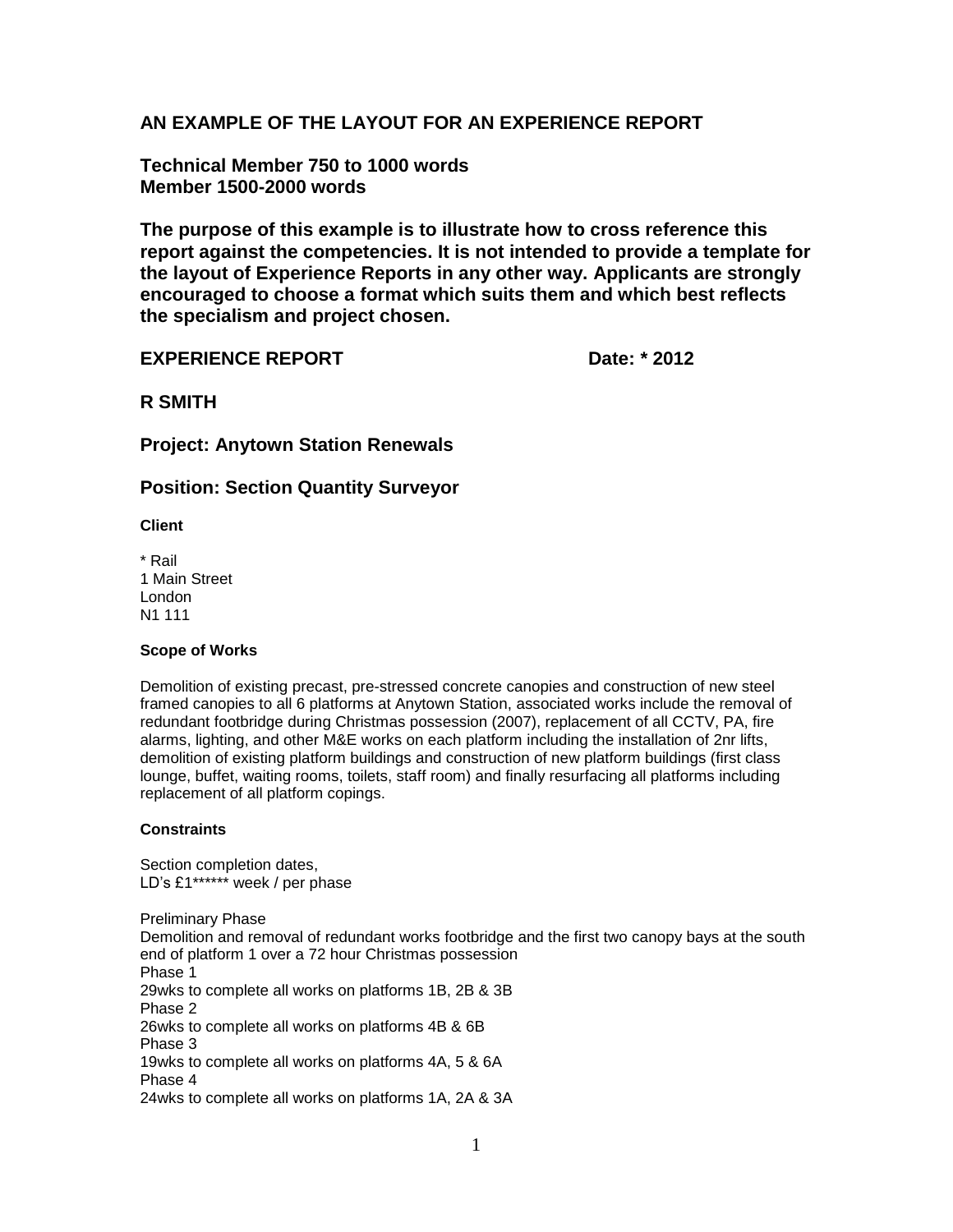### **Conditions of Contract**

ICE Design and Construct, Second Edition including \* Rail Special Conditions NR9

Time for Completion

90 Weeks, contract award date 15 October 2007, contract start date 12 November 2007, completion date 26 June 2009

#### **Contract Value**

£\*\*\*\*\*\*\*\*\*\*\*\*\*\*\*

#### **Role & Responsibilities**

Working alongside a Senior QS, together we are sharing the entire post contract commercial responsibilities of the project

#### **Analysis of Contract Documents**

Upon receiving the contract documents an initial analysis and review was carried out with the site agent in order to produce a set of cost codes for the working estimate **(CMCore1A)**. Our Budget and Cost dept in Surrey then produced the working estimate; this was then incorporated into The Company's reporting system (Prophet) to compare cost and value.

#### **Subcontract Procurement**

From the above exercise a subcontract procurement schedule was developed in order of programme priority, this was regularly monitored to ensure that we were on track with regards to the letting of the subcontracts. The size and complexity of the subcontracts have varied, which in turn determined the form of subcontract conditions being adopted. The conditions of subcontract on this project have varied from the simple ENL Form of subcontract agreements inc labour only through to CECA blue form for the larger packages **(CMCore2B&3A)**. For the design subcontract we propose to use the ENL design agreement amended to suit the Main Contract including \* Rail amendments (to date this is still subject to further discussion with our designer).

#### **Cost Monitoring**

When the works were underway and the majority of the larger subcontracts had been let a method of monitoring expenditure against tender allowance had to be set up to enable the site team to identify certain trends **(CMQS1B)**, such as overspend, as soon as they occur. By spreading monies over the scheduled contract duration based on the submitted clause 14 programme and with the detailed monitoring of expenditure against these allowances we are able to produce a Financial Analysis which was easy to understand **(CMQS2A)**. The FA also allows us to reallocate the allowances / expenditure to compensate for over and under spend where the works have been carried out differently to that anticipated at the pre contract stage

#### **Applications for Payment, Certificates and Payments**

Applications are submitted at 28 day intervals commencing from site possession. The NR payment regime starts ticking on the day of submission of the Application. Payment due date is